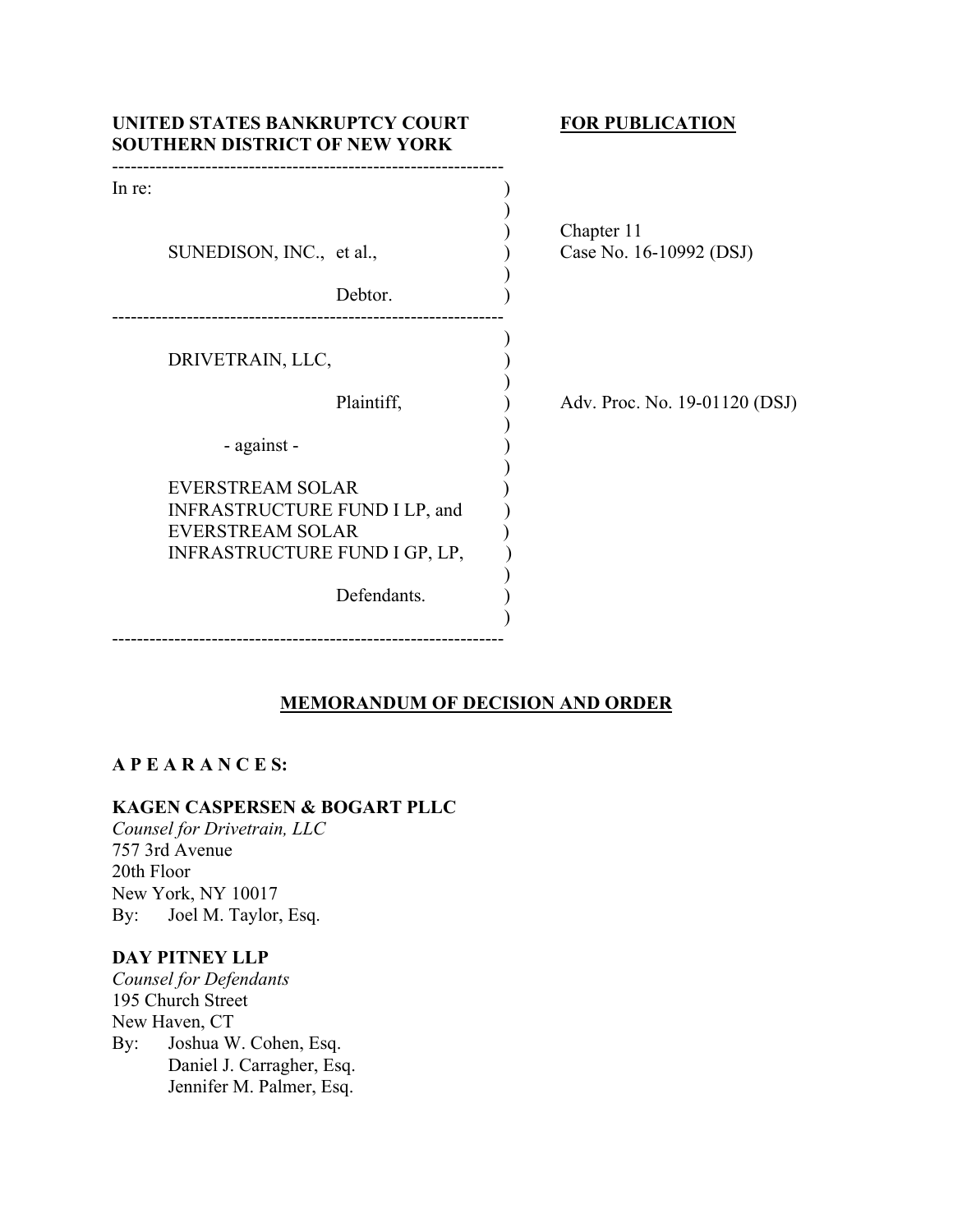### **DAVID S. JONES UNITED STATES BANKRUPTCY JUDGE**

 Plaintiff Drivetrain, LLC ("**Drivetrain**" or "**Plaintiff**"), in its capacity as Trustee of the SunEdison Litigation Trust, and in turn on behalf of debtor EverStream HoldCo Fund I, LLC ("**Everstream Debtor**"), has moved for leave to file a second amended complaint (the "**Second Amended Complaint**") to add an entirely new claim for breach of fiduciary duty and to name two new, individual defendants, P.J. Lee ("**Lee**") and Bruce Pflaum ("**Pflaum**") [ECF No. 50 (the "**Motion**")]. Last year, the Court granted Plaintiff's earlier motion for leave to add a breach of contract claim against the original entity defendants by filing an initial amended complaint (the "**First Amended Complaint**"). Defendants EverStream Solar Infrastructure Fund I LP (the "**Everstream Partnership**") and EverStream Solar Infrastructure Fund I GP LP ("**Everstream General Partner**" and, together with the Everstream Partnership, "**Defendants**"), oppose Drivetrain's request. [*See* Defendants' Memorandum of Law in Opposition to Plaintiffs' Motion for Leave to Amend Complaint, ECF No. 51 ("**Opposition**")]. They challenge the Second Amended Complaint on grounds of futility—contending that the governing partnership agreement eliminated fiduciary duties and imposed in their place solely contractual obligations, that Everstream General Partner's complained-of conduct was authorized by the governing partnership agreement, that the Plaintiff does not sufficiently allege unfairness, that the newly proposed claim does not relate back to the original complaint, and that the claim is time-barred and was raised only after undue delay. [*Id.* at 10–24].

For the reasons that follow, the Court concludes that the governing agreement explicitly overrode fiduciary duties to the extent any such duties were not imposed by the terms of the partnership agreement itself. The Court therefore concludes that the new proposed amendments, all of which seek to add a breach-of-fiduciary-duty claim against the existing Defendants and two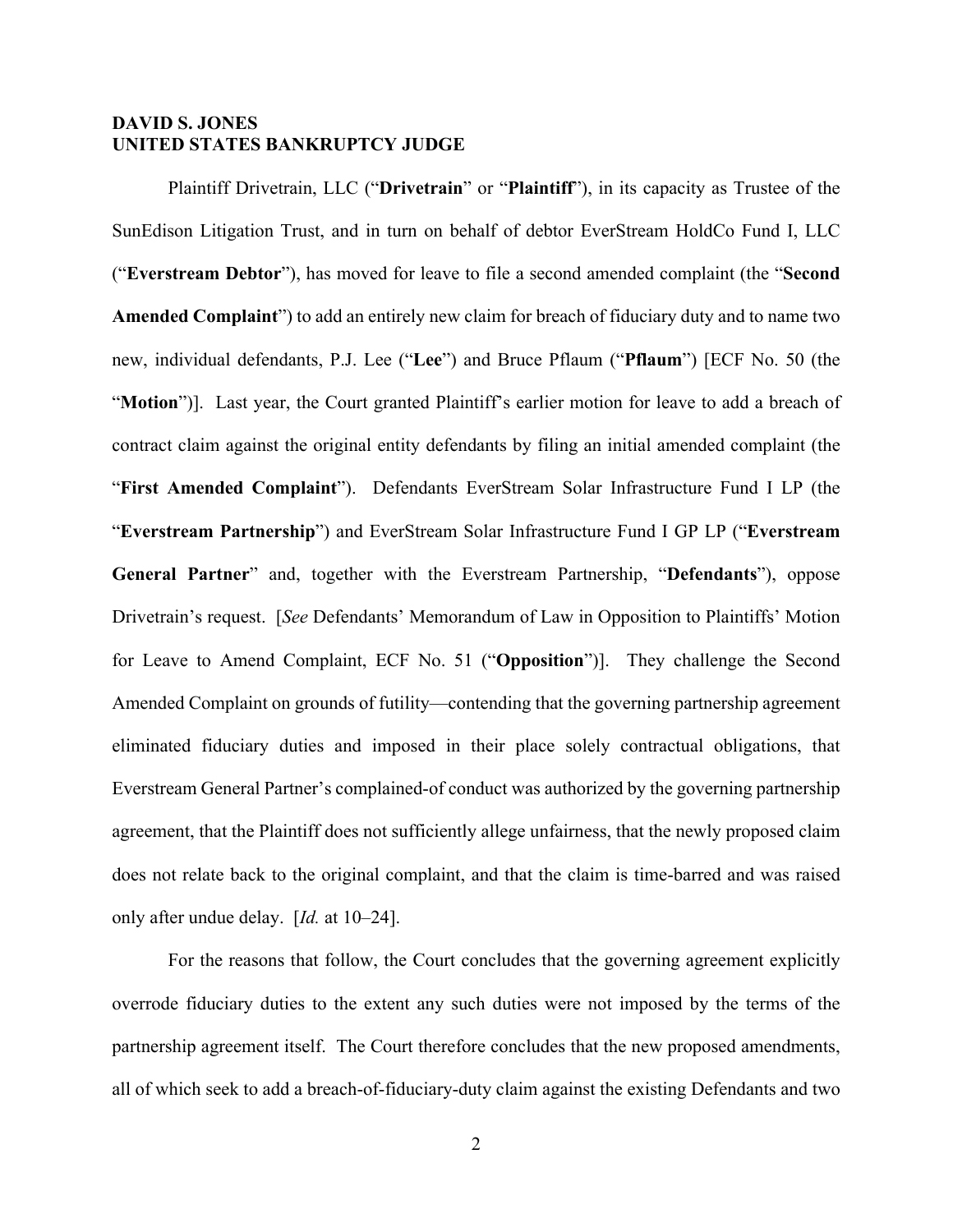new individual defendants, are futile, and therefore should not be allowed. In light of this conclusion, the Court does not reach Defendants' other arguments, including defenses of undue delay and statute of limitations.

### **BACKGROUND**

# **A. The Everstream Partnership and Everstream Debtor's Default on Its Investment in the Everstream Partnership**

Unless otherwise noted, the following background information is taken from the Court's July 2021 decision that authorized Plaintiff to file the First Amended Complaint. *Drivetrain, LLC v. EverStream Solar Infrastructure Fund I LP (In re SunEdison, Inc.)*, No. 16-10992, Adv. No. 19- 01220, 2021 WL 3176070 (Bankr. S.D.N.Y. July 27, 2021) ("*Drivetrain I*"). The Everstream Partnership is a Delaware limited liability partnership that was formed to invest in and operate renewable energy assets. Everstream General Partner served as the general partner of the Everstream Partnership, and Everstream Debtor invested in that partnership as a limited partner. Pursuant to a subscription agreement dated February 7, 2013 (the "**Subscription Agreement**"), Everstream Debtor—itself formed for the purpose of investing in the Everstream Partnership committed to provide up to \$30 million in capital funding to the Everstream Partnership upon a capital call or calls, as provided for in the Limited Partnership Agreement of the Everstream Partnership dated February 7, 2013 (as amended and restated in accordance with its terms, the "**Partnership Agreement**").

The Partnership Agreement provided in relevant part as follows regarding limited partners' obligations to make payments in response to capital calls, and regarding the consequences of a failure to meet those obligations. Each limited partner (including Everstream Debtor) agreed to fund partnership investments by paying up to the amount of the limited partner's "Capital Commitment," defined as "with respect to any Limited Partner, the aggregate contribution such Limited Partner has agreed to make to the [Everstream] Partnership, whether or not contributed,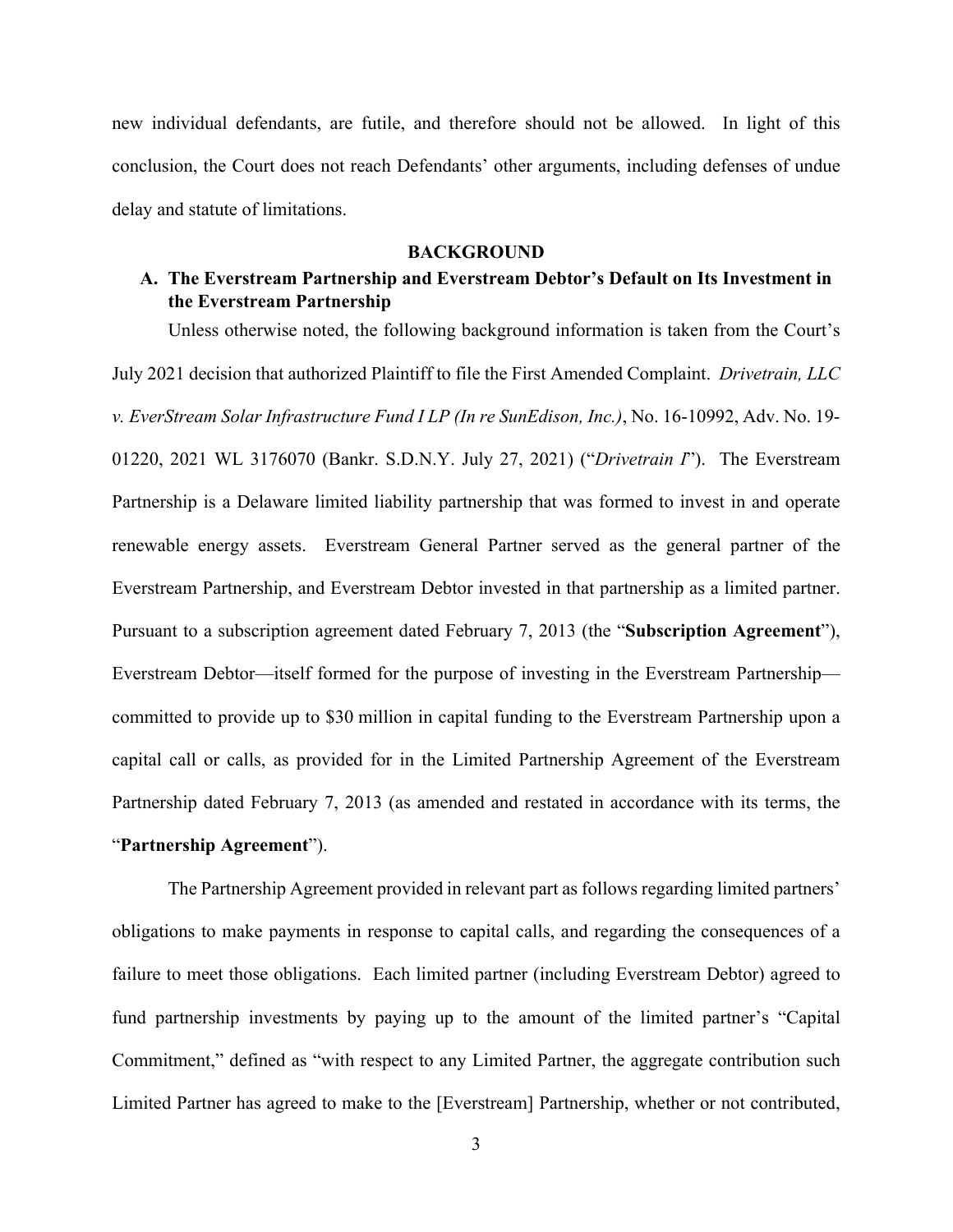as may be modified by the express terms of this [Partnership] Agreement." [ECF No. 20-1 ("**Partnership Agreement**") § 1]. These payments were not required immediately upon the effectiveness of the Partnership Agreement but were required to be made in response to "Capital Calls," when such calls were made by the Everstream Partnership. [*See* Partnership Agreement §§ 1, 5.1]. If a limited partner failed to make a required payment in response to a capital call and failed or refused to cure the missed payment following notice, Everstream General Partner had the authority to designate it as a "Defaulting Partner." [*See id.* § 6.1]. If a Defaulting Partner failed to cure its default by paying its required contribution and any interest accrued because of the delay within ten days after receipt of a "Default Notice," then Everstream General Partner had the authority to deem that Defaulting Partner in "Material Default" under the Partnership Agreement. [*See id.*].

Upon such a Material Default, Everstream General Partner was authorized to pursue various remedies "available to the [Everstream] Partnership under this Agreement or at law or in equity[.]" [*Id.* § 6.2]. Section 6.6 of the Partnership Agreement is particularly relevant, providing in part:

The General Partner may make the changes in the interest of a Defaulting Partner that is in Material Default provided for in . . . Section 6.6.

(a) *The General Partner may reduce or eliminate the Defaulting Partner's Capital Commitment, Capital Contributions and Uncontributed Capital Commitment to zero* or by such proportion as the General Partner may elect in its discretion, and *no Defaulting Partner shall be entitled to any consideration in connection with any such reduction or elimination*. If the Capital Commitment of a Defaulting Partner is reduced, then the Sharing Percentages of the Partners shall be adjusted accordingly with the result that future distributions to the Defaulting Partner pursuant to Section 8.2 will be reduced or eliminated.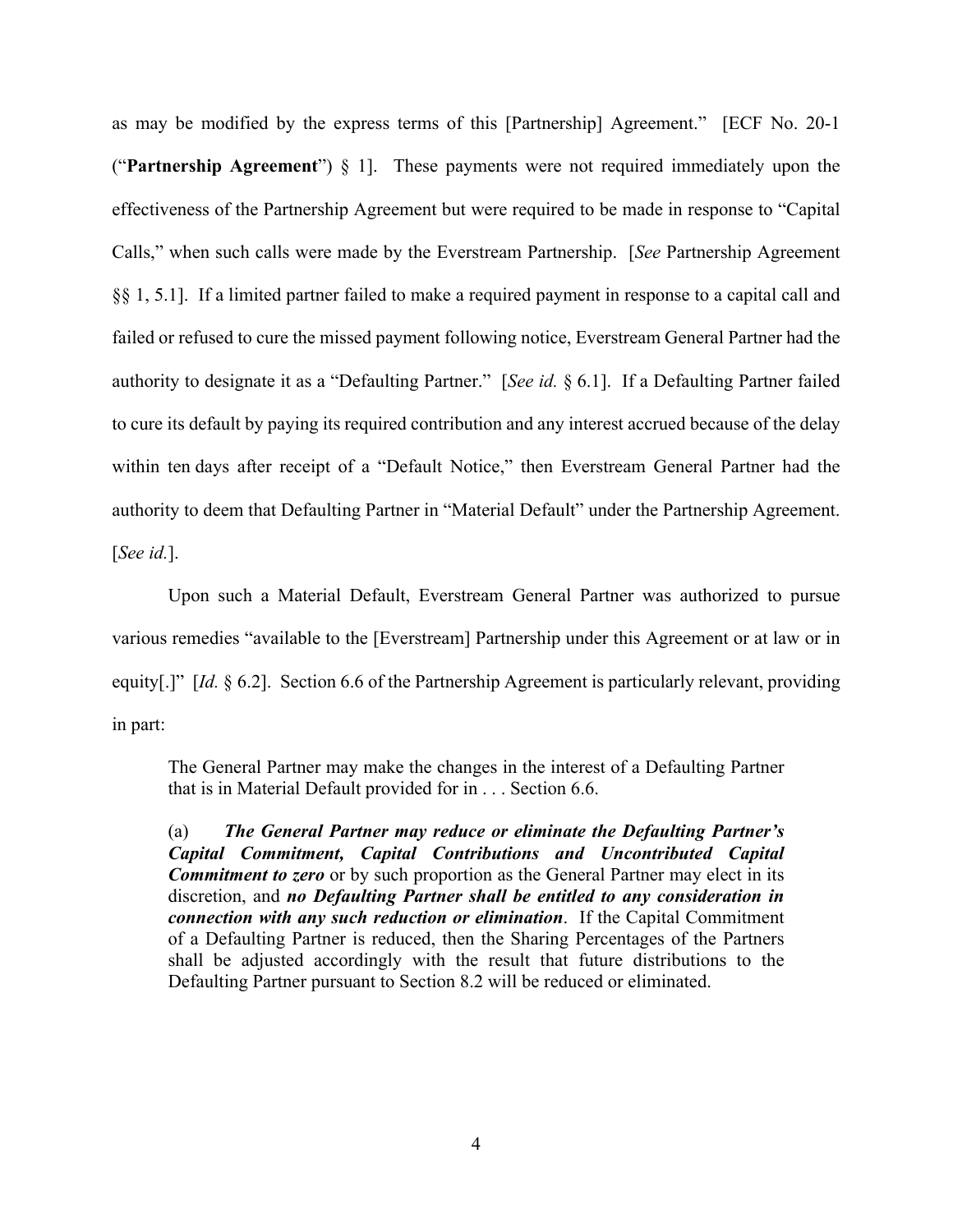(Emphasis added.) Further, to the extent a Defaulting Partner's "Sharing Percentage is reduced to zero, then the [Everstream] General Partner may cause the Defaulting Partner's interest in the Partnership to be extinguished." [*Id.* § 6.6(c)].

Between March 2013 and May 2014, EverStream Debtor made capital call payments to the Everstream Partnership totaling \$21,073,368.00, which were directly paid by either SunEdison or debtor NVT LLC ("**NVT**"). In November 2015, the Everstream Partnership issued a capital call notice in the amount of \$212,014.00 (the "**November 2015 Capital Call**") that Everstream Debtor failed to pay. In a letter dated February 23, 2016 (the "**February 2016 Letter**"), Defendants informed Everstream Debtor that, as a result of its failure to satisfy the November 2015 Capital Call, it was in "Material Default" under the Partnership Agreement and that, accordingly, Everstream Debtor's partnership interest had been "extinguished for no consideration pursuant to Section 6.6 of the Partnership Agreement." [ECF No. 11 Ex. C]. Plaintiff does not dispute that Everstream Debtor was a "Defaulting Partner," nor that its default was "Material," as those terms are used in the Partnership Agreement.

In March 2016, Defendants informed Everstream Debtor that its partnership interest could be reinstated, notwithstanding its default, if Everstream Debtor paid the Everstream Partnership \$3,758,523.26 (the "**March 2016 Capital Call**"), an amount that was the sum of (1) the November 2015 Capital Call plus accrued default interest and (2) the pro rata amount that Everstream Debtor would have needed to fund in response to an additional capital call to all of the Everstream Partnership's limited partners in the total amount of \$8,337,962.00 if Everstream Debtor's partnership interest had not been terminated. Defendants stated that Everstream Debtor's partnership interest would remain "extinguished for no consideration" unless and until the Everstream Partnership received the full amount of the March 2016 Capital Call.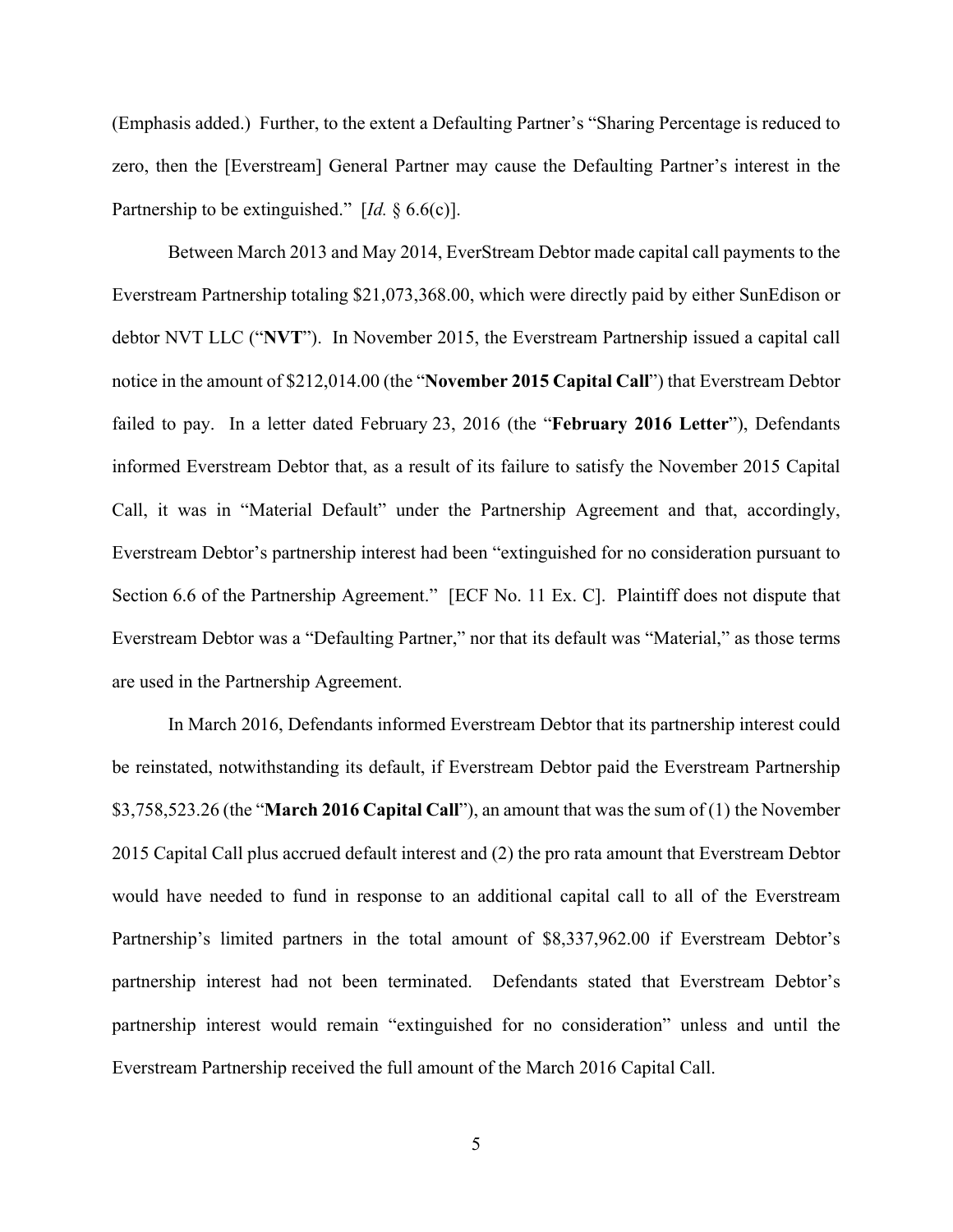Everstream Debtor made no payment in response to the March 2016 Capital Call. Defendants, in a letter dated April 22, 2016 (the "**April 2016 Letter**"), notified Everstream Debtor that it would not be reinstated as a limited partner and that its partnership interest, to the extent not extinguished as of February 2016, was being extinguished in exchange for "no consideration."

#### **B. Ensuing Procedural History**

On April 21, 2016, SunEdison and certain of its affiliates, including NVT, commenced voluntary cases under Chapter 11 of the Bankruptcy Code. Everstream Debtor filed its Chapter 11 case on July 20, 2016. [*See* Bankr. S.D.N.Y. 16-12058, ECF No. 1].

On April 19, 2019 Plaintiff, on behalf of Everstream Debtor, filed an adversary proceeding complaint against Defendants in this Court. [ECF No. 1 (the "**Initial Complaint**")]. Plaintiff's Initial Complaint included two causes of action: a claim for fraudulent transfer pursuant to Sections 548 and 550 of the Bankruptcy Code, and a claim for disallowance of claims pursuant to Section 502(d) of the Bankruptcy Code. [*Id.* ¶¶ 35–43].

As noted, in 2021, Plaintiff moved for leave to amend its Initial Complaint. Plaintiff submitted a proposed amended complaint that added a claim for breach of contract, essentially asserting that the Everstream Partnership breached the Partnership Agreement by deeming Everstream Debtor's prior capital-call payments in excess of \$21 million to have been forfeited as a consequence of its failure to honor subsequent capital calls.

Over Defendants' objections including on grounds of futility, the Court granted leave to amend, concluding that Partnership Agreement Section 6.6 and the agreement overall were ambiguous and susceptible of the reading Drivetrain urged. Drivetrain subsequently filed the First Amended Complaint. [ECF No. 43]. Defendants answered the First Amended Complaint [ECF No. 46], and the case proceeded to discovery, [ECF No. 48 (the "**Discovery Schedule**")]. The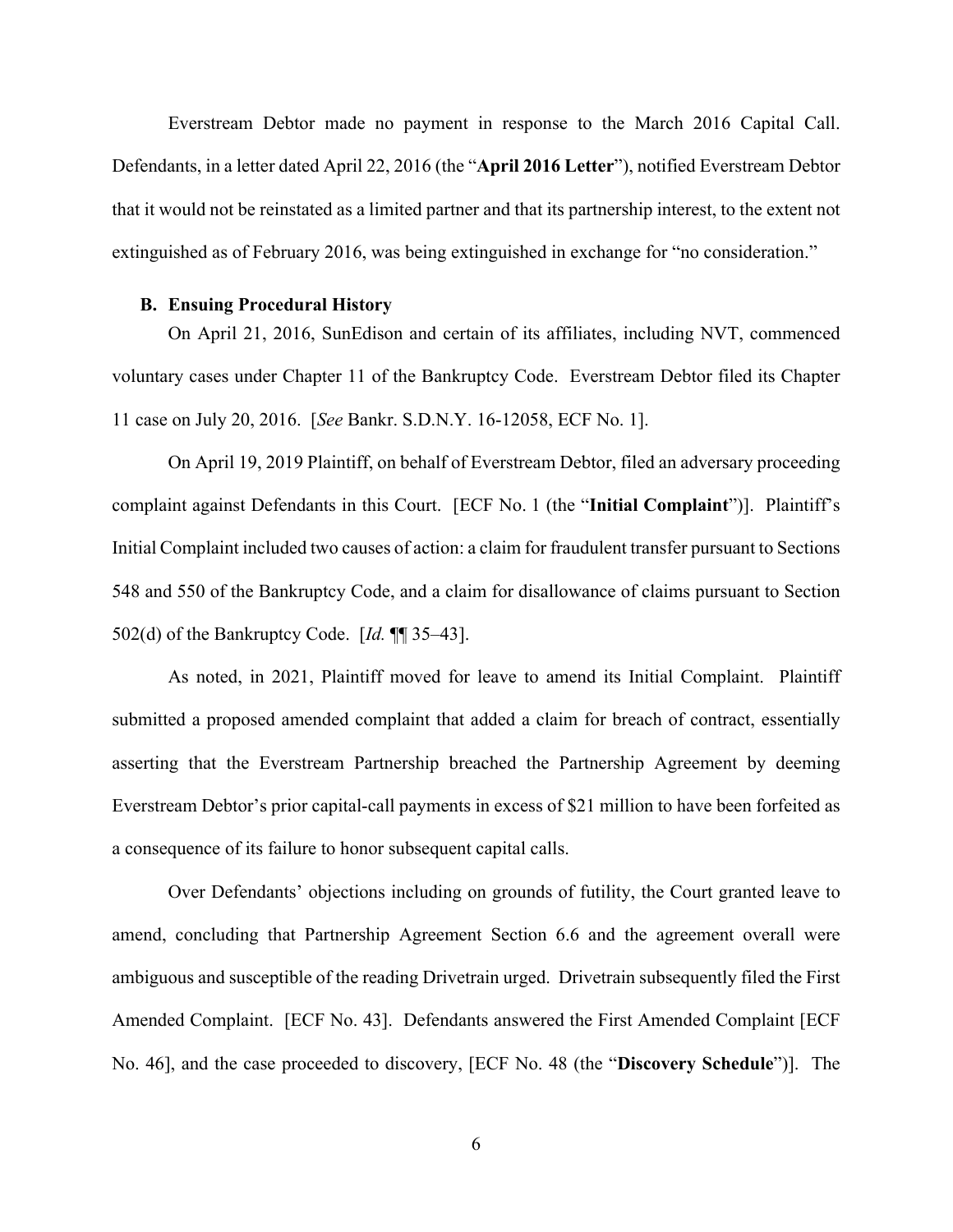Discovery Schedule sets forth May 22, 2022 as the deadline for fact discovery and August 17, 2022 as the deadline for expert discovery. [Discovery Schedule ¶¶ 2, 5].

#### **C. The Current Motion to Amend**

Drivetrain has now moved for leave to amend the complaint a second time. [ECF No. 50]. The proposed Second Amended Complaint asserts a new claim or cause of action for breach of fiduciary duty, and adds two new defendants, Lee and Pflaum, solely on the fiduciary duty breach claim. [ECF No. 50-2]. The Second Amended Complaint includes new factual allegations that, in essence, Everstream General Partner and its principals Lee and Pflaum violated the Partnership Agreement when they extinguished Everstream Debtor's partnership interest without first obtaining the approval of the advisory committee of limited partners (the "**LP Advisory Committee**") notwithstanding that these defendants stood to financially benefit from the extinguishment of Everstream Debtor's partnership interest. [SAC ¶¶ 29, 34]. The only modification contained in the claims or causes of action portion of the Second Amended Complaint is the addition of a new claim against Everstream General Partner, Lee, and Pflaum "[u]nder Delaware law" for "breach of fiduciary duty" based on their elimination of Everstream Debtor's interest without prior approval from the LP Advisory Committee. [SAC ¶¶ 51-57]. Drivetrain further asserts that it learned only in January 2022 that the decision to extinguish its interest was made without clearance by the LP Advisory Committee, notwithstanding that the decisionmakers Lee and Pflaum were not disinterested in that decision. Defendants oppose the motion to amend on grounds of futility and undue delay. [ECF No. 51].

The Court held a hearing on the Motion on March 15, 2021 (the "**Hearing**"). Following oral argument, the Court reserved decision.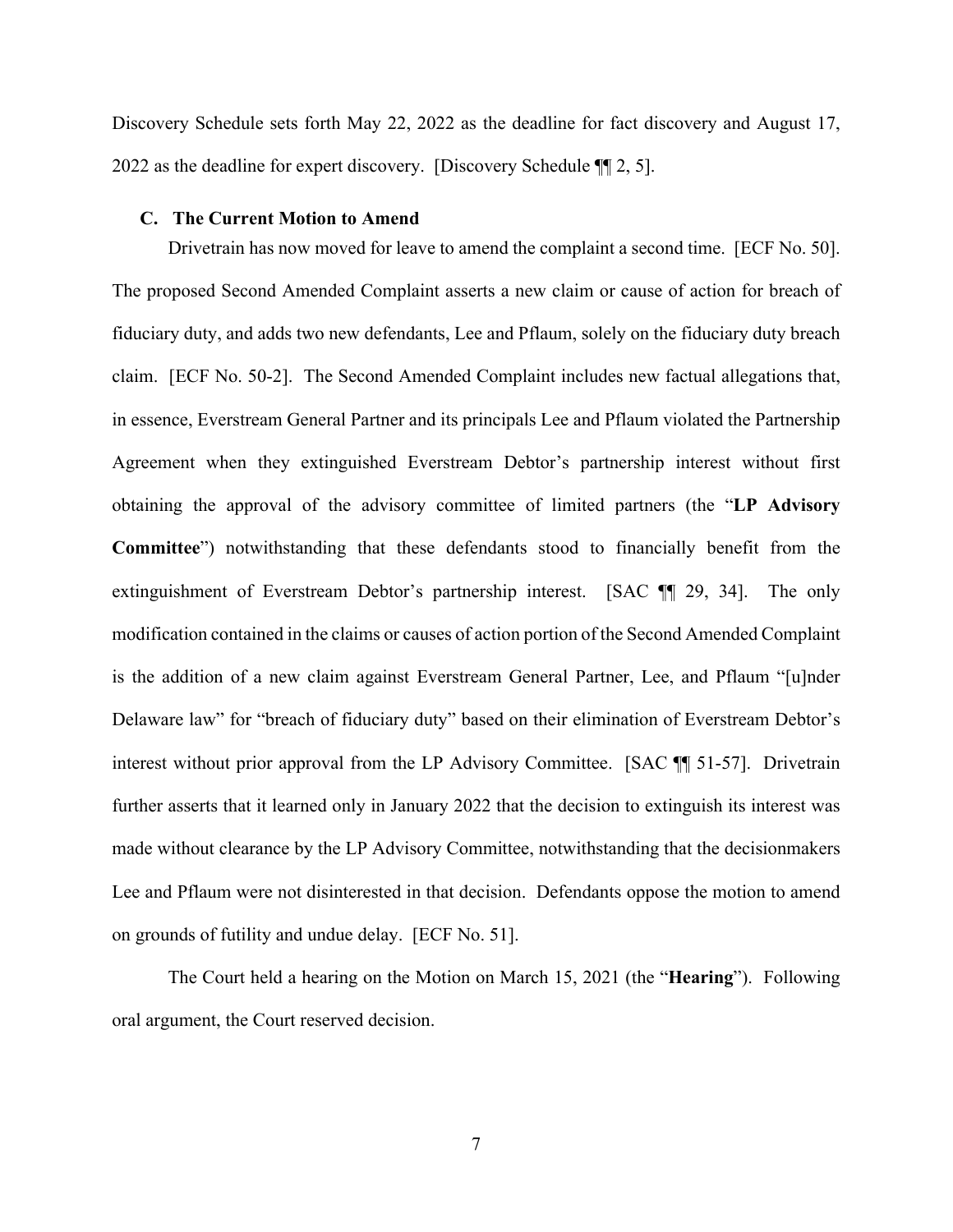#### **DISCUSSION**

### **A. Legal Standards**

Rule 15(a) of the Federal Rules of Civil Procedure, made applicable to this adversary proceeding pursuant to Rule 7015 of the Federal Rules of Bankruptcy Procedure, governs motions for leave to amend pleadings. When the timing and procedural status limitations that are set forth in Rule 15(a)(1) are met, a party may amend its pleading as a matter of course. Fed. R. Civ. P. 15(a)(1). But when a party seeks to amend its pleadings outside of those authorized circumstances, Rule 15(a)(2) requires that the opposing party must consent or the plaintiff must obtain leave of court. The decision to grant or deny a motion to amend rests in "the sound judicial discretion of the trial court." *Adelphia Recovery Tr. v. FPL Grp., Inc. (In re Adelphia Commc'ns Corp.)*, 452 B.R. 484, 489 (Bankr. S.D.N.Y. 2011) (quoting *Evans v. Syracuse City Sch. Dist.*, 704 F.2d 44, 47 (2d Cir. 1983)).

Generally, a court "should freely give leave when justice so requires," but may deny a motion to amend in instances of undue delay, bad faith, dilatory motive, undue prejudice to the opposing party, or futility. Fed. R. Civ. P. 15(a)(2); *Foman v. Davis*, 371 U.S. 178, 182 (1962). The "presence of any one of these factors can be sufficient to deny a motion to amend a complaint." *In re AMR Corp.*, 506 B.R. 368, 382 (Bankr. S.D.N.Y. 2014). Here, Defendants assert that the breach of fiduciary duty claim in the proposed Second Amended Complaint is futile for reasons including that the Partnership Agreement's exculpation provision eliminates otherwise-applicable fiduciary duties to the extent they are not specifically incorporated in applicable agreements. [*See*  Opposition at 10–15].

An amendment to a pleading is considered futile "if the proposed claim [cannot] withstand a motion to dismiss" pursuant to Rule 12(b)(6). *Lucente v. Int'l Bus. Machs. Corp.*, 310 F.3d 243, 258 (2d Cir. 2002). To survive a motion to dismiss under Rule 12(b)(6), a complaint must contain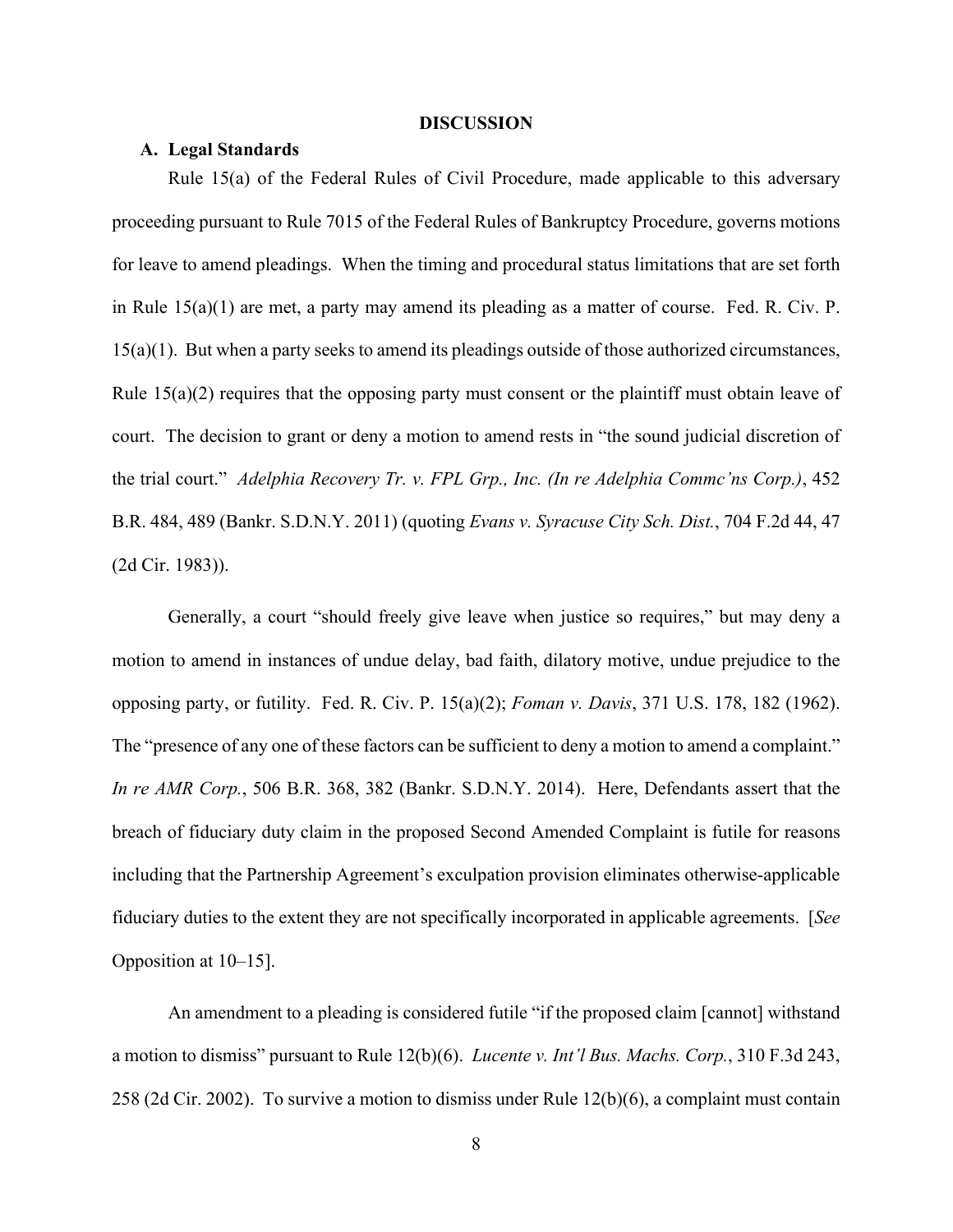"sufficient factual matter, accepted as true, to state a claim to relief that is plausible on its face." *Ashcroft v. Iqbal*, 556 U.S. 662, 678 (2009) (internal quotation marks and citations omitted); *accord Bell Atl. Corp. v. Twombly*, 550 U.S. 544, 570 (2007). Facial plausibility is achieved when the "plaintiff pleads factual content that allows the court to draw the reasonable inference that the defendant is liable for the misconduct alleged," beyond a "sheer possibility that a defendant acted unlawfully." *Iqbal*, 556 U.S. at 677–78; *accord Twombly*, 550 U.S. at 556. The Second Circuit has explained that the court must determine "whether the well-pleaded factual allegations, assumed to be true, plausibly give rise to an entitlement to relief." *Hayden v. Paterson*, 594 F.3d 150, 161 (2d Cir. 2010) (internal quotation marks omitted) (quoting *Iqbal*, 556 U.S. at 679).

In considering such a motion, "courts must consider the complaint in its entirety as well as other sources courts ordinarily examine when ruling on Rule 12(b)(6) motions to dismiss, in particular, documents incorporated into the complaint by reference, and matters of which a court may take judicial notice." *Sec. Inv. Prot. Corp. v. Bernard L. Madoff Inv. Sec. LLC (In re Bernard L. Madoff Inv. Sec. LLC)*, Adv. No. 08-01789, 2020 WL 401822, at \*4 (Bankr. S.D.N.Y. Jan. 23, 2020) ("*Madoff I*") (quoting *Tellabs, Inc. v. Makor Issues & Rts., Ltd.*, 551 U.S. 308, 322 (2007)). Such sources include "documents that the plaintiff relied on in bringing suit and that are either in the plaintiff's possession or that the plaintiff knew of when bringing suit." *Madoff I*, 2020 WL 401822 at \*4 (citations omitted). When a complaint cites excerpts of a document, a court may consider other parts of the same document submitted for purposes of a motion to dismiss. *Id.*; *see also Picard v. Magnify Inc. (In re Bernard L. Madoff Inv. Sec. LLC)*, 583 B.R. 829, 840 (Bankr. S.D.N.Y. 2018) (noting that a complaint is "deemed to include any written instrument attached to it as an exhibit, documents incorporated in it by reference and other documents 'integral' to the complaint") (citations omitted).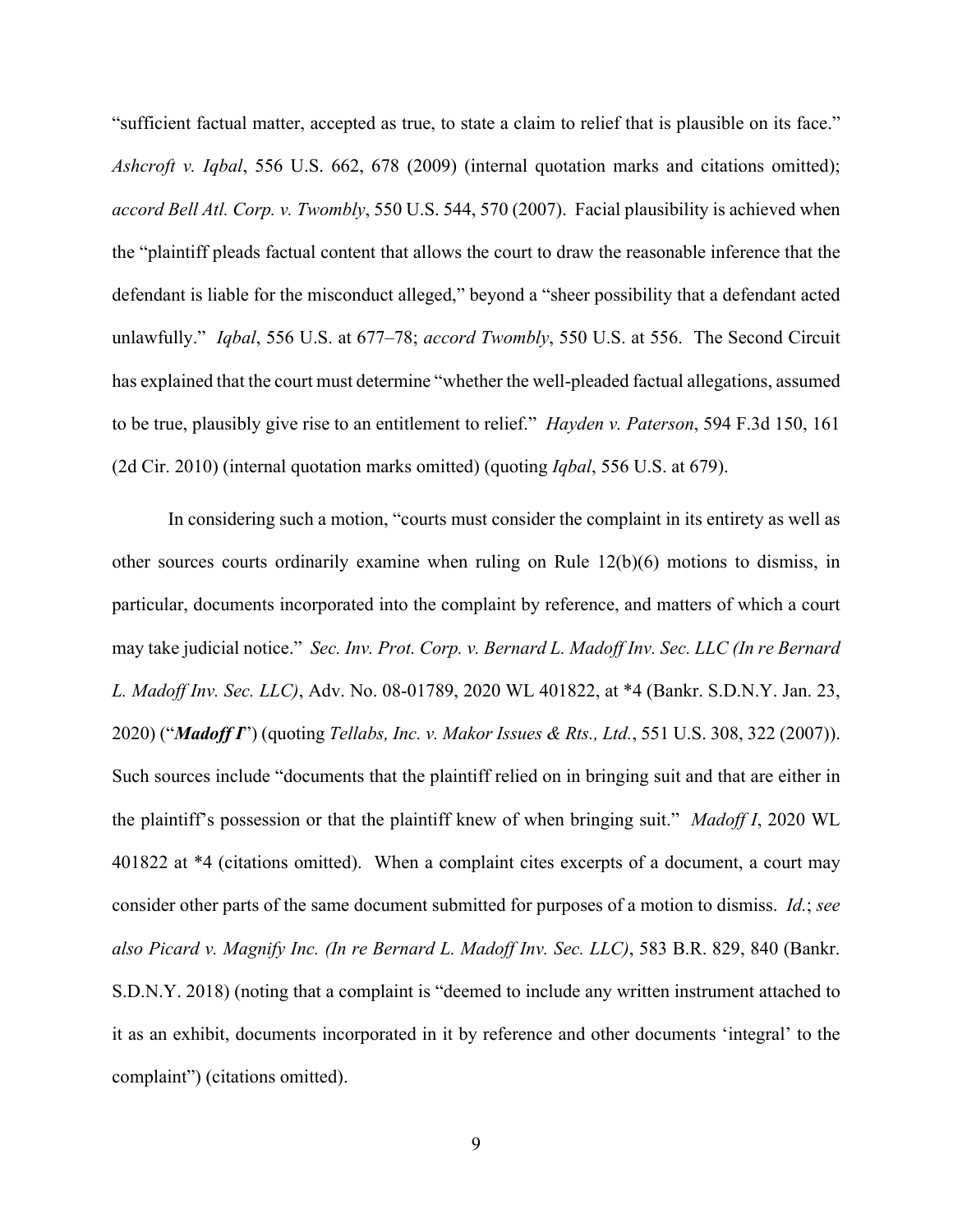A court may also deny leave to amend a complaint "where the motion is made after an inordinate delay," the plaintiff does not satisfactorily explain the delay, and where amendment would prejudice the defendant. *Cresswell v. Sullivan & Cromwell,* 922 F.2d 60, 72 (2d Cir. 1990); *Fontoine v. Permanent Mission of Chile to United Nations*, No. 17 Civ. 10086, 2019 WL 2482374, at \*3 (S.D.N.Y. June 14, 2019); *Cerni v. J.P. Morgan Sec. LLC*, 208 F. Supp. 3d 533, 543–44 (S.D.N.Y. 2016). The nonmoving party's required showing of prejudice decreases as the length of delay increases. *Block v. First Blood Assocs.*, 988 F.2d 344, 350 (2d Cir. 1993) ("[T]he longer the period of an unexplained delay, the less will be required of the nonmoving party in terms of a showing of prejudice.") (internal quotation marks omitted). But delay, absent a showing of bad faith or undue prejudice, is not a standalone basis for denying a motion to amend. *Ruotolo v. City of New York*, 514 F.3d 184, 191 (2d Cir. 2008).

#### **B. Analysis**

The first time that Drivetrain sought leave to amend its complaint, the Court considered documents that were integral to the complaint albeit beyond that complaint's four corners: the Subscription Agreement, the Partnership Agreement, and the February 2016 and April 2016 Letters. *Drivetrain I* at \*4. The Second Amended Complaint continues to rely on and/or quote from those same four documents. [SAC ¶¶ 20, 24, 27–29, 31]. Defendants invoke the Partnership Agreement by contending that it eliminates fiduciary duties, thus rendering the proposed Second Amended Complaint futile. [Opposition at 10–15]. Further, Drivetrain's Reply Memorandum references additional provisions of the Partnership Agreement not cited in the Second Amended Complaint to support its contention that the Partnership Agreement's provisions create ambiguity concerning the asserted need for LP Advisory Committee approval of actions taken pursuant to the agreement's Section 6.6(a). [ECF No. 52 ("**Reply**") at 2, 5–6]. Accordingly, such sources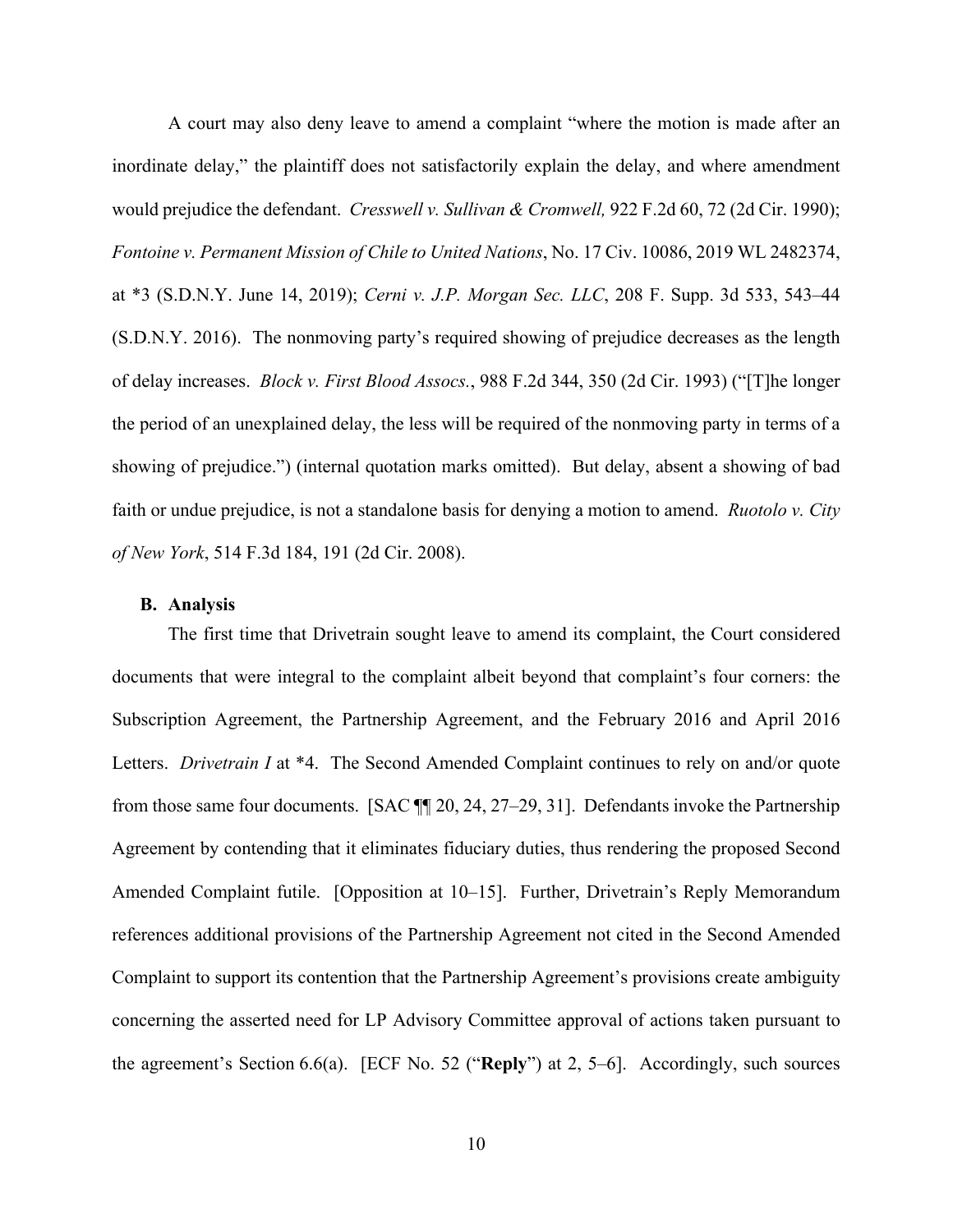may be considered in evaluating the merits of the Motion under the Rule 12(b)(6) and Rule 15 standard of review.

The parties' rights and obligations under the Partnership Agreement are governed by Delaware law. [Partnership Agreement § 19.5]. Under Delaware law, courts "give priority to the intention of the parties." *In re Live Primary, LLC*, 626 B.R. 171, 191 (Bankr. S.D.N.Y. 2021) (citations omitted). In discerning the parties' intent, courts look first to the contract's express language. *Id.* (citations omitted). For partnership agreements, it is the "policy of [Delaware statute] to give maximum effect to the principle of freedom of contract and to the enforceability of partnership agreements." 6 Del. C. § 17-1101(c).

A Delaware-law claim for breach of fiduciary duty requires that a plaintiff make out two elements, (1) the existence of a fiduciary duty and (2) the defendant's breach of that duty. *Palmer v. Reali*, 211 F. Supp. 3d 655, 666 (Bankr. D. Del. 2016) (quoting *Beard Rsch., Inc. v. Kates*, 8 A.3d 573, 601 (Del. Ch. 2010). One such duty— the duty of loyalty — "mandates that the best interest of the corporation and its shareholders takes precedence over any interest possessed by a director, officer, or controlling shareholder and not shared by stockholders generally." *Official Comm. of Unsecured Creditors of Fedders N. Am., Inc. v. Goldman Sachs Credit Partners L.P. (In re Fedders N. Am., Inc.)*, 405 B.R. 527, 544 (Bankr. D. Del. 2009) (quotation marks omitted). To state a Delaware-law breach of this duty, a plaintiff must plead two more loyalty-specific elements, (1) the occurrence of a self-interested transaction, and (2) one that was unfair to the plaintiff. *In re USDigital, Inc.*, 443 B.R. 22, 44 (Bankr. D. Del. 2011).

A director is considered "interested" where he or she stands to obtain a "'personal financial benefit from a transaction that is not equally shared by the stockholders.'" *Id.* (quoting *In re Bridgeport Holdings, Inc.*, 388 B.R. 548, 564 (Bankr. D. Del. 2008)). In addition, a plaintiff can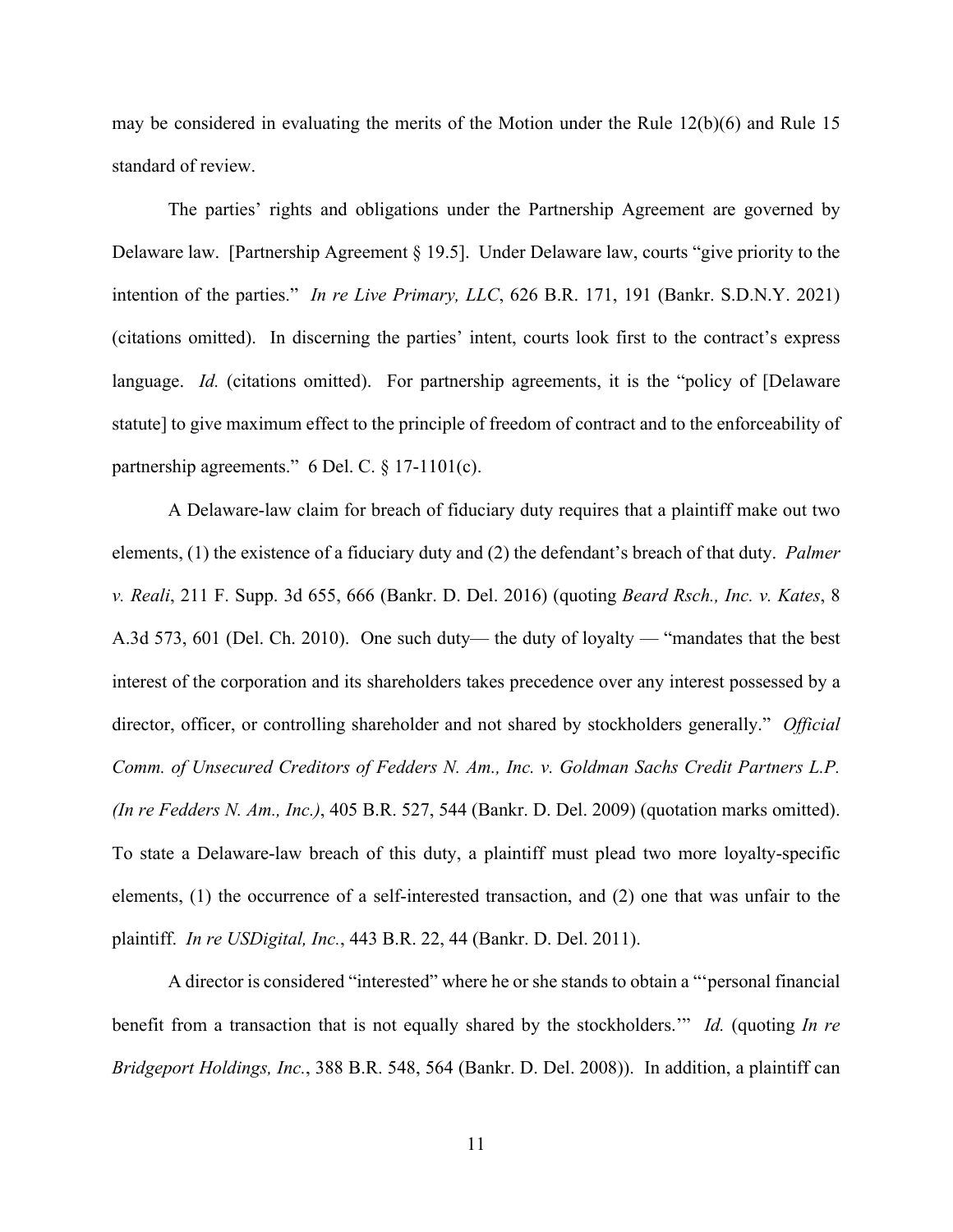premise a claim for breach of fiduciary duty on the failure to act in good faith. *Id.*; *Stone v. Ritter*, 911 A.2d 362, 370 (Del. 2006). This derives from the premise that the failure to act in good faith, or "'*abdicating* one's directorial duties,'" is the equivalent of breaching the duty of loyalty. *In re Bridgeport Holdings, Inc.*, 338 B.R. at 564 (quoting *Alberts v. Tuft (In re Greater Se. Cmty. Hosp. Corp. I)*, 353 B.R. 324, 344 (Bankr. D.D.C. 2006) (emphasis in original)).

Drivetrain contends that Everstream General Partner owed a fiduciary duty of loyalty to Everstream Debtor under Delaware law [Motion at 10; SAC ¶¶ 51–52]. It contends that this asserted duty was breached because Everstream General Partner (i) stood to and did receive a benefit from the extinguishment of Everstream Debtor's partnership interest [Motion at 10; SAC ¶ 53]; (ii) did so without employing a fair process or yielding a fair price for Everstream Debtor [Motion at 12–14]; and (iii) did not follow Section 9.2(a) of the Partnership Agreement because it did not first obtain the approval of the LP Advisory Committee before extinguishing Everstream Debtor's partnership interest [*id.* at 12–13; SAC ¶ 55], while also violating Delaware law by not paying fair value for Everstream Debtor's partnership interest [Motion at 13–14; SAC ¶ 56].

As to the proposed new individual defendants, Drivetrain alleges that Lee and Pflaum, as at least the functional equivalent of directors and controlling shareholders of corporate general partners, are fiduciaries of limited partners. [Motion at 14–16; SAC ¶ 52]. Drivetrain alleges that Lee and Pflaum controlled Everstream General Partner's day-to-day activities and they made the decision to extinguish Everstream Debtor's interest [Motion at 15; SAC ¶¶ 18, 25], and that Lee and Pflaum personally benefitted from that decision. [Motion at 15; SAC ¶ 35].

Defendants raise several futility arguments opposing the proposed amendment, relying in substantial part on Section 15.1 of the Partnership Agreement, whose title refers to "exculpation" and which exculpates any "Everstream Affiliate" (Everstream General Partner) or principal (such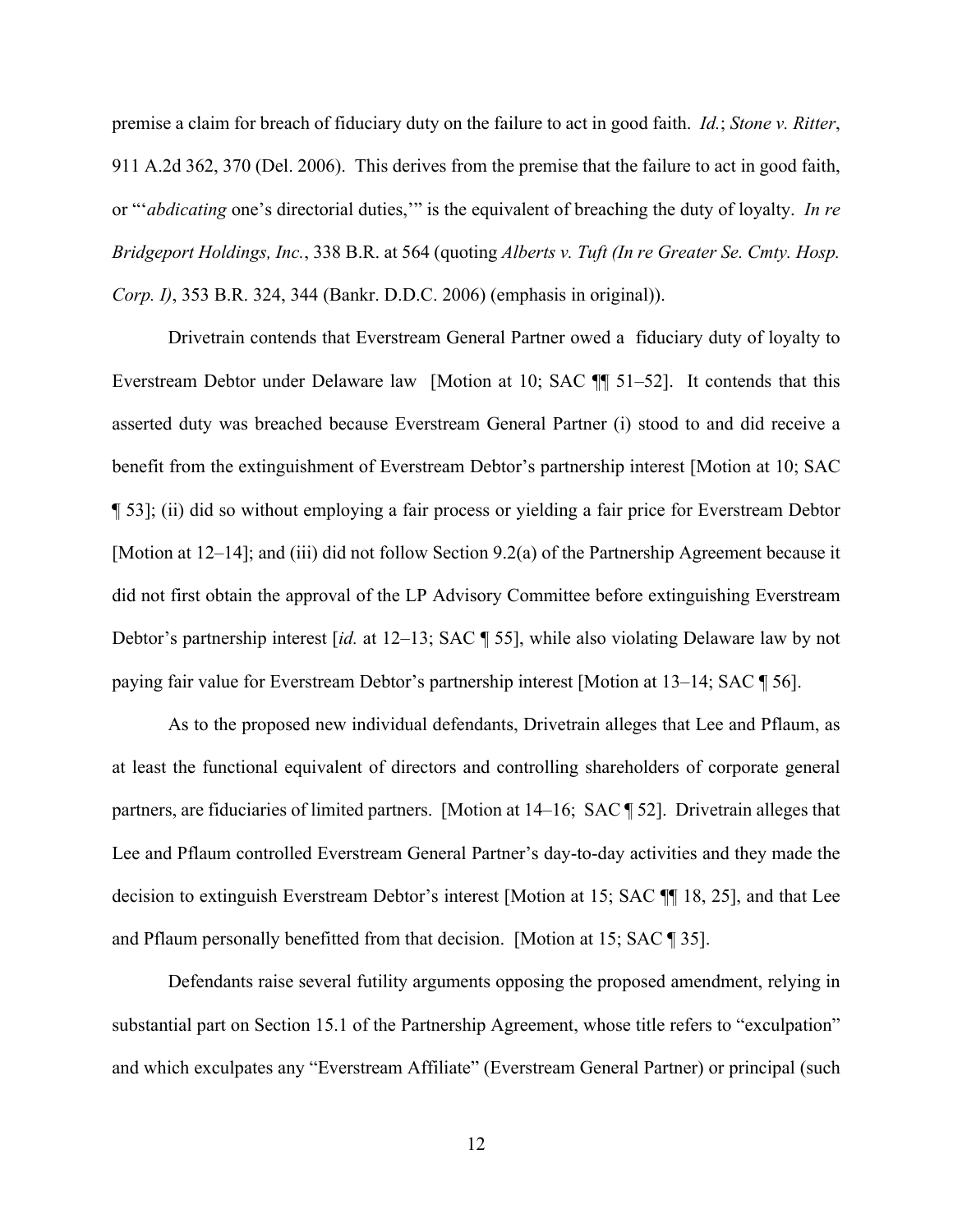as Lee and Pflaum) for any loss suffered by Everstream Debtor except in the event of willful misconduct, fraud, gross negligence, or material breach of the Partnership Agreement. [*See Opposition* at 14–15]. In reply, Drivetrain argues that Section 15.1 does not preempt fiduciary duties because, while exculpation clauses may limit or preclude damages for breach of fiduciary duty, they leave in place the duty itself. [Reply at 5]. Further, Drivetrain contends, Section 15.1 and the Partnership Agreement merely confer discretion on Everstream General Partner, which is legally insufficient to eliminate potential liability for willful misconduct, and thus preserves the common law duty of loyalty. [*Id.* at 5-6]. Drivetrain further argues that it has also sufficiently alleged bad faith, although it bases this contention on its view that Everstream General Partner acted "without a pre-existing contractual right to do so." [*Id.* at 6].

 The Court concludes, in a nutshell, that Drivetrain's argument overlooks and fails to give effect to the last sentence of Section 15.1, which explicitly overrides otherwise-applicable fiduciary duties to the extent inconsistent with the governing agreements: "To the maximum extent permitted by law, each Exculpated Party's duties to the Partnership, any Partner or any other Person shall be eliminated and replaced with and limited to those set forth in this Agreement." This degree of specificity belies Drivetrain's arguments that the applicable agreements do not override ordinarily applicable fiduciary duties, and, further, distinguishes this case from those where courts have concluded that a mere conferral of discretion or other non-explicit text is insufficient to extinguish fiduciary duties that are imposed as background legal requirements unless contractually disclaimed. Rather, the contract includes the sort of duty waiver or modification that Delaware law allows.

The Partnership Agreement states that it is governed by the Delaware Revised Uniform Limited Partnership Act ( "**DRULPA**"), 6 Del. C. § 17-002. [Partnership Agreement §§ 1, 2.1].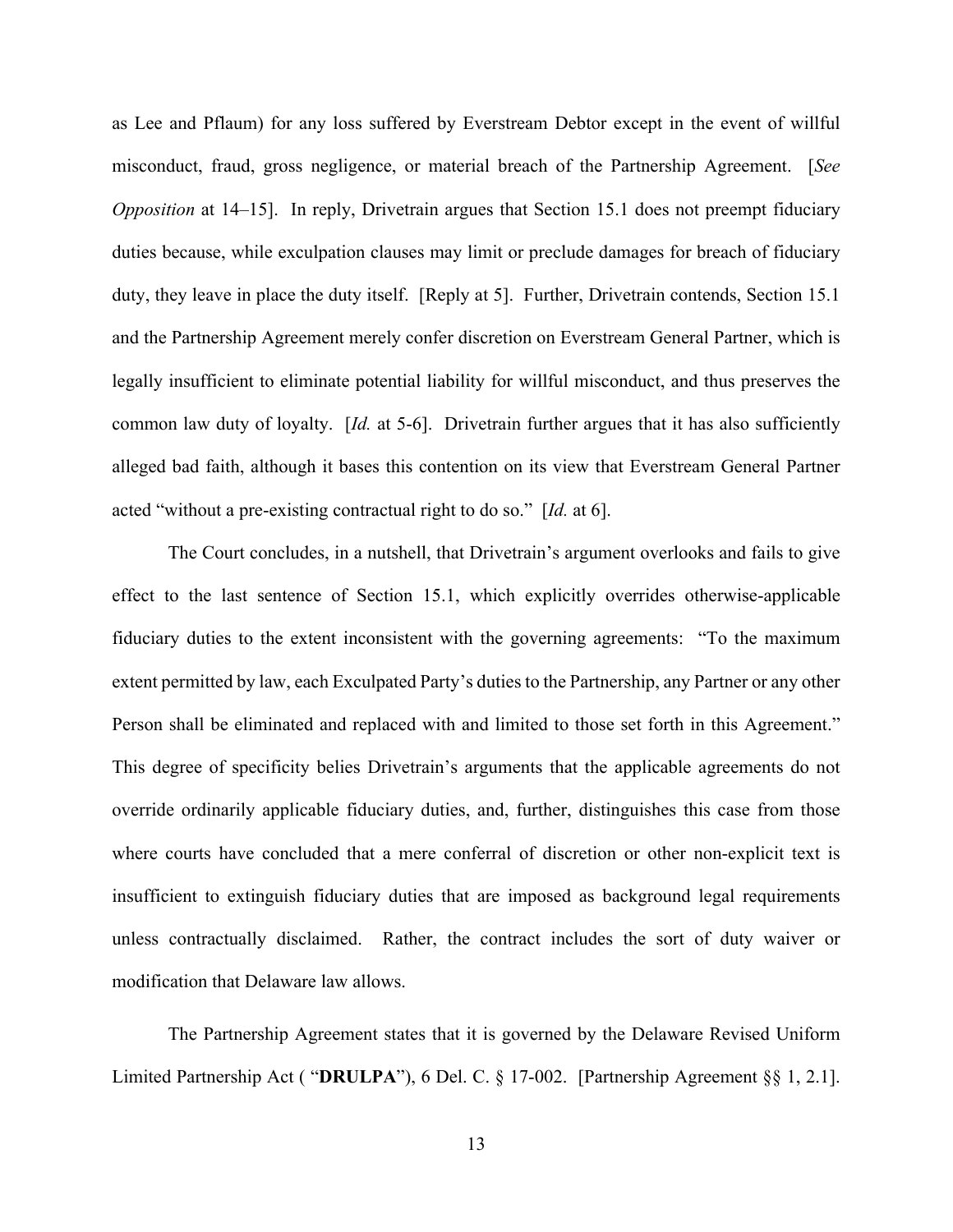DRULPA allows limited partnership agreement drafters to "disclaim" fiduciary duties and replace them with contractual duties. *Brinckerhoff v. Enbridge Energy Co., Inc.*, 159 A.3d 242, 252 (Del. 2017) (citing 6 Del. C. § 17-1011(d)). The statute also makes it possible for drafters to limit or eliminate liability for breach of fiduciary duties to a limited partnership, another partner, or another person bound by the limited partnership agreement, provided that the agreement does not limit or eliminate liability for "any act or omission that constitutes a bad faith violation of the covenant of good faith and fair dealing." *Refco Grp. Ltd., LLC v. Cantor Fitzgerald, L.P.*, No. 13 Civ. 1654, 2014 WL 2610608, at \*21 (S.D.N.Y. June 10, 2014) (citing 6 Del. C. § 17-1011(f)); *see also Trahan v. Lazar*, 457 F. Supp. 3d 323, 346–47 (S.D.N.Y. 2020) (discussing an LPA's ability under DRULPA to "replace" fiduciary duties with contractual duties).

Delaware courts, applying Chancery Court Rule 12(b)(6) which is analogous to but less exacting than federal civil rule 12(b)(6), *see Winshall v. Viacom Int'l, Inc.*, 76 A.3d 808, 813 n.12 (Del. 2013) ("The *Twombly/Iqbal* plausibility standard is more rigorous than Delaware's counterpart pleading standard."), have dismissed causes of action for breach of fiduciary duty for failure to state a claim where the drafters of a limited partnership agreement "took advantage of DRULPA's flexibility" and eliminated default fiduciary duties in favor of contractually specified ones, *see Allen v. Encore Energy Partners, L.P.*, 72 A.3d 93, 100–01 (Del. 2013). Courts reason that in such contracts, the enumerated contractual duties and the implied covenant of good faith and fair dealing are the "only duties" owed in the aftermath of disclaiming fiduciary duties. *Lonergan v. EPE Holdings, LLC*, 5 A.3d 1008, 1017 (Del. Ch. 2010).

DRULPA requires drafters wishing to take advantage of this legal flexibility to "clearly and unambiguously" disclaim fiduciary duties. *See Miller v. Am. Real Estate Partners, L.P.*, No. CIV.A.16788, 2001 WL 1045643, at \*8 (Del. Ch. Sept. 6, 2001). At the same time, the statute's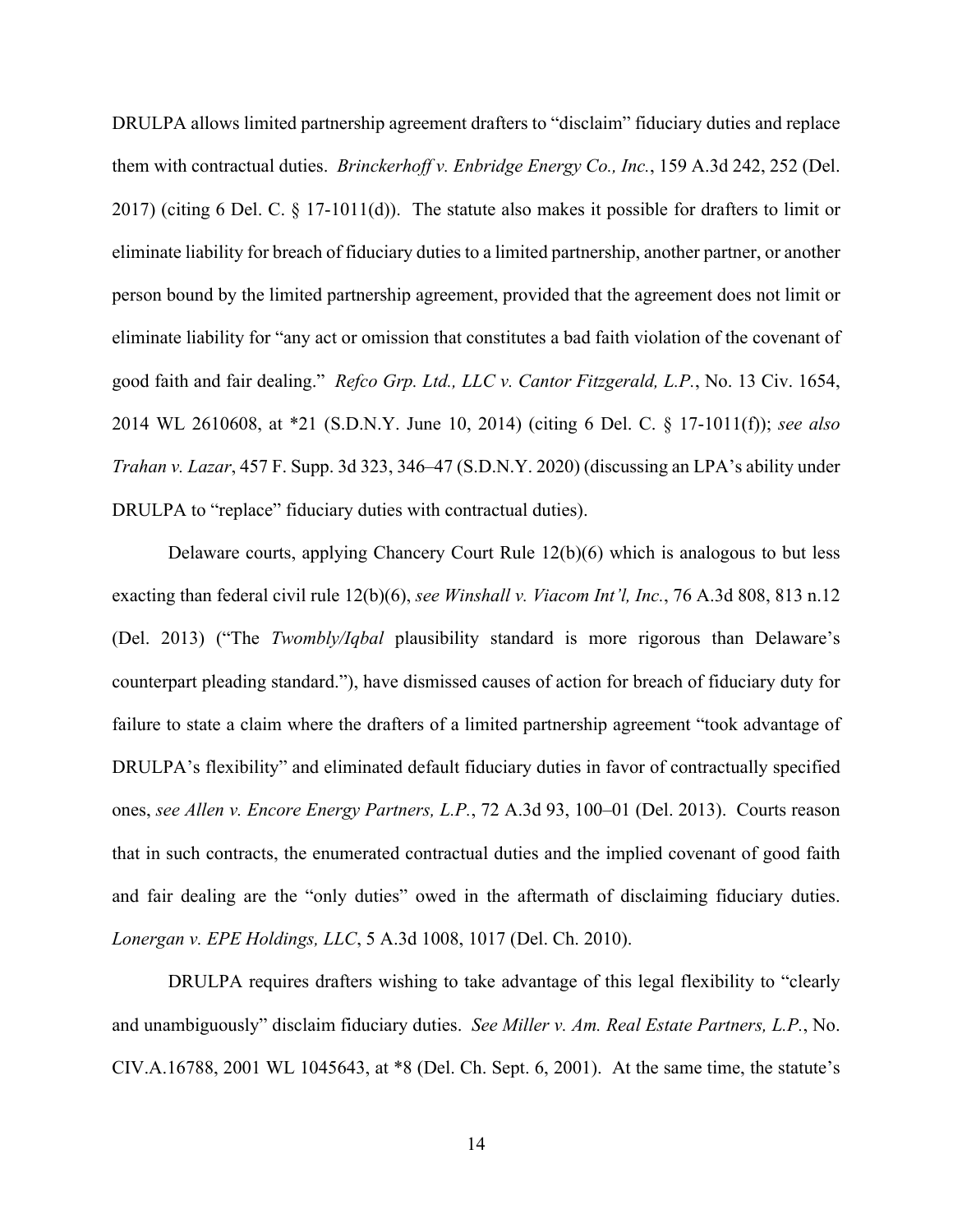very existence puts contract parties on notice that they may be signing an agreement that disclaims fiduciary duties. *See The Haynes Family Tr. v. Kinder Morgan G.P., Inc.*, 135 A.3d 76 at \*2 n.2 (Del. 2016).

The last sentence of Section 15.1 of the Partnership Agreement "clearly and unambiguously" disclaims fiduciary duties, providing (to repeat from above) that, "[t]o the maximum extent permitted by law, each Exculpated Party's duties to the Partnership, any Partner or any other Person shall be eliminated and replaced with and limited to those set forth in this Agreement." [Partnership Agreement § 15.1]. This language compares favorably with contractual language that the Delaware Court of Chancery has held sufficed to disclaim fiduciary duties:

[a]ny standard of care and duty imposed by this Agreement or under [DRULPA] or any applicable law, rule or regulation shall be modified, waived, or limited, to the extent permitted by law, as required to permit [BB GP] to act under this Agreement or any other agreement contemplated by this Agreement and to make any decision under the authority prescribed in this Agreement.

*Wenske v. Blue Bell Creameries, Inc.*, No. 2017-0699, 2018 WL 3337531, at \*12 (Del. Ch. July 6,

2018). The Supreme Court of Delaware also has ruled, on multiple occasions, that even contractual provisions that did not expressly mention fiduciary duties by specifically using the word "fiduciary" could nonetheless disclaim them. *See Brinckerhoff*, 159 A.3d at 253; *Norton v. K-Sea Transp. Partners L.P.*, 67 A.3d 354, 361 (Del. 2013).

 Nor has Drivetrain alleged facts sufficient to show that any duty "set forth in" the Partnership Agreement or any other governing agreement establishes the type of fiduciary duty that Drivetrain alleges Defendants violated. In fact, Drivetrain's proposed new cause of action alleges violation of "Delaware law," not any particular contractual provision. [SAC ¶¶ 51-57]. And, while Section 15.1 of the Partnership Agreement does carve out from exculpation acts constituting "willful misconduct, fraud or gross negligence," the proposed Second Amended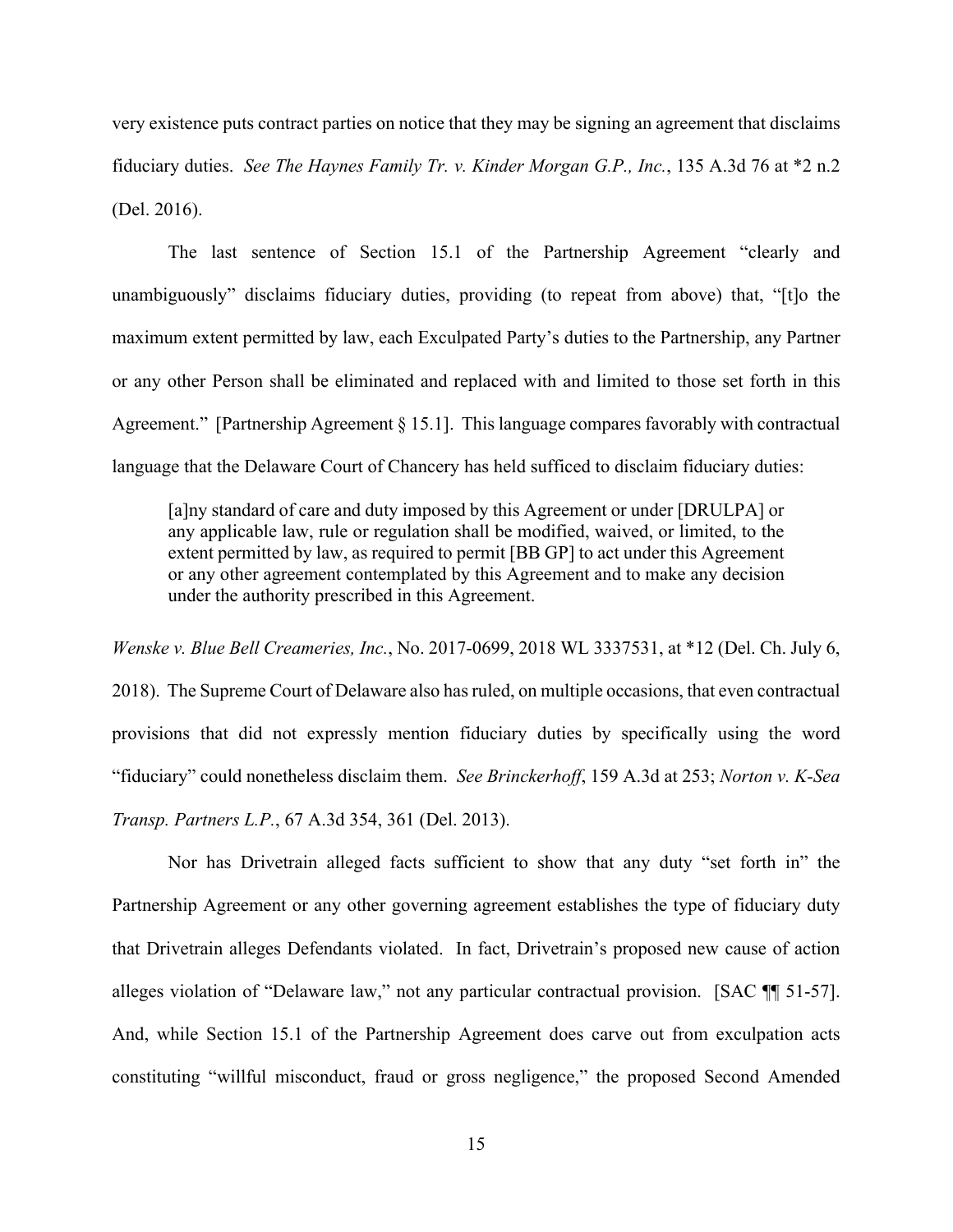Complaint does not allege facts permitting a plausible inference of any such conduct. Rather, at most, Drivetrain alleges that the General Partner and its leaders stood to benefit from the elimination of Everstream Debtor's partnership interest because Everstream General Partner like all limited partners — would eventually receive payment from partnership distributions, which Plaintiff alleges would increase if amounts otherwise due to Everstream Debtor were eliminated. [SAC ¶¶ 53-54]. Neither Everstream Debtor nor this Court has identified law characterizing such an assertedly self-interested or self-benefitting decision as rising to the level of fraud, willful misconduct, or gross negligence.

Indeed, there is a serious question whether Drivetrain has even plausibly alleged facts showing a violation of Section 9.2 of the Partnership Agreement, which is the provision that discusses approvals by the LP Advisory Committee. Section 9.2(a) specifies types of conflict-ofinterest transactions for which the Partnership Agreement envisions that LP Advisory Committee approval would be required, and those specific examples do not include the type of conduct alleged here. Further, various other provisions of the Partnership Agreement specify restrictions or procedures governing potentially conflicted transactions or management actions. [*See., e.g.*, Partnership Agreement § 3.5 (multiple subsections establishing procedural and substantive requirements for transactions with affiliate companies)]. But the provisions that Defendants rely on as directly authorizing their discretionary decision to eliminate Everstream Debtor's partnership interest — Sections 6.2 and 6.6 — do not reference Section 9.2's committee approval requirement, they broadly confer discretion on Everstream General Partner, and they do not include any procedural safeguards like those set forth in Section 3.5 as to affiliate transactions. Thus, it is a stretch to assert even that there has been a contractual breach of Section 9.2. Moreover, and most salient for purposes of the Motion, because the proposed Second Amended Complaint seeks not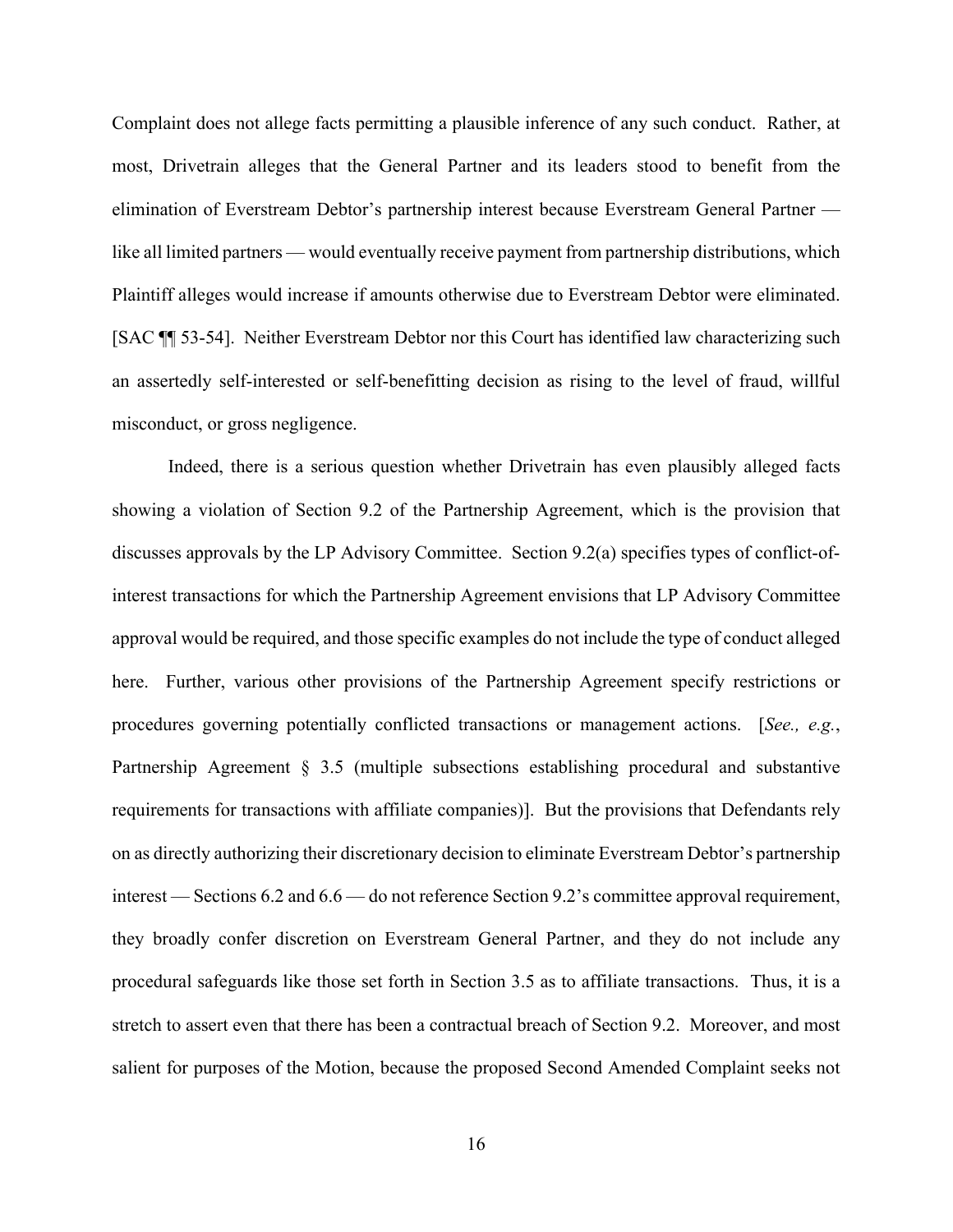to expand on Drivetrain's contract-breach claim but rather to add a new Delaware-law claim for breach of an asserted fiduciary duty (as seemingly would be necessary to add individual-capacity claims against Lee and Pflaum), whether Section 9.2 was or was not complied with does not support the legal sufficiency of the proposed claim for breach of fiduciary duty.

 Drivetrain's response to Section 15.1 entirely fails to grapple with the section's explicit duty-eliminating last sentence. Rather, Drivetrain objects that exculpation clauses in general serve not to "preempt background fiduciary duties," but to "restrict[] the remedy that a party may seek by limiting or eliminating monetary liability." [Reply at 5.] Whether that point ordinarily might or might not permit the successful assertion of a breach-of-duty claim against exculpated individuals, Drivetrain supplies no answer for the explicit duty-eliminating sentence at the end of Section 15.1. As discussed above, that sentence clearly and unambiguously disclaims generallyapplicable duties, whether fiduciary or otherwise, and limits parties to the Partnership Agreement to whatever rights and duties are imposed by that agreement.

Nor does case law cited in Drivetrain's reply support the result they seek. In addressing Partnership Agreement Section 15.1, Drivetrain cites three cases, *Feeley v. NHAOCG, LLC*, 62 A.3d 649 (Del. Ch. 2012); *Miller*, *supra*; and *Gelfman v. Weeden Investors, L.P.*, 859 A.2d 89 (Del. Ch. 2004). [Reply at 5–6]. *Feeley* is inapposite because it interprets not DRULPA and its recognition of the attendant power to disclaim fiduciary duties in the limited partnership context, but the Delaware LLC Act. *See Feeley*, 62 A.3d at 664–65. And *Miller* and *Gelfman* if anything support the principle that a limited partnership agreement may eliminate fiduciary duties. *See Gelfman*, 859 A.2d at 112 n.23 (observing that DRULPA allows a limited partnership to expand or restrict fiduciary duties); 2001 WL 1045643, at \*8 ("DRULPA puts investors on notice that fiduciary duties may be altered by partnership agreements."). Further, while *Gelfman* did not rule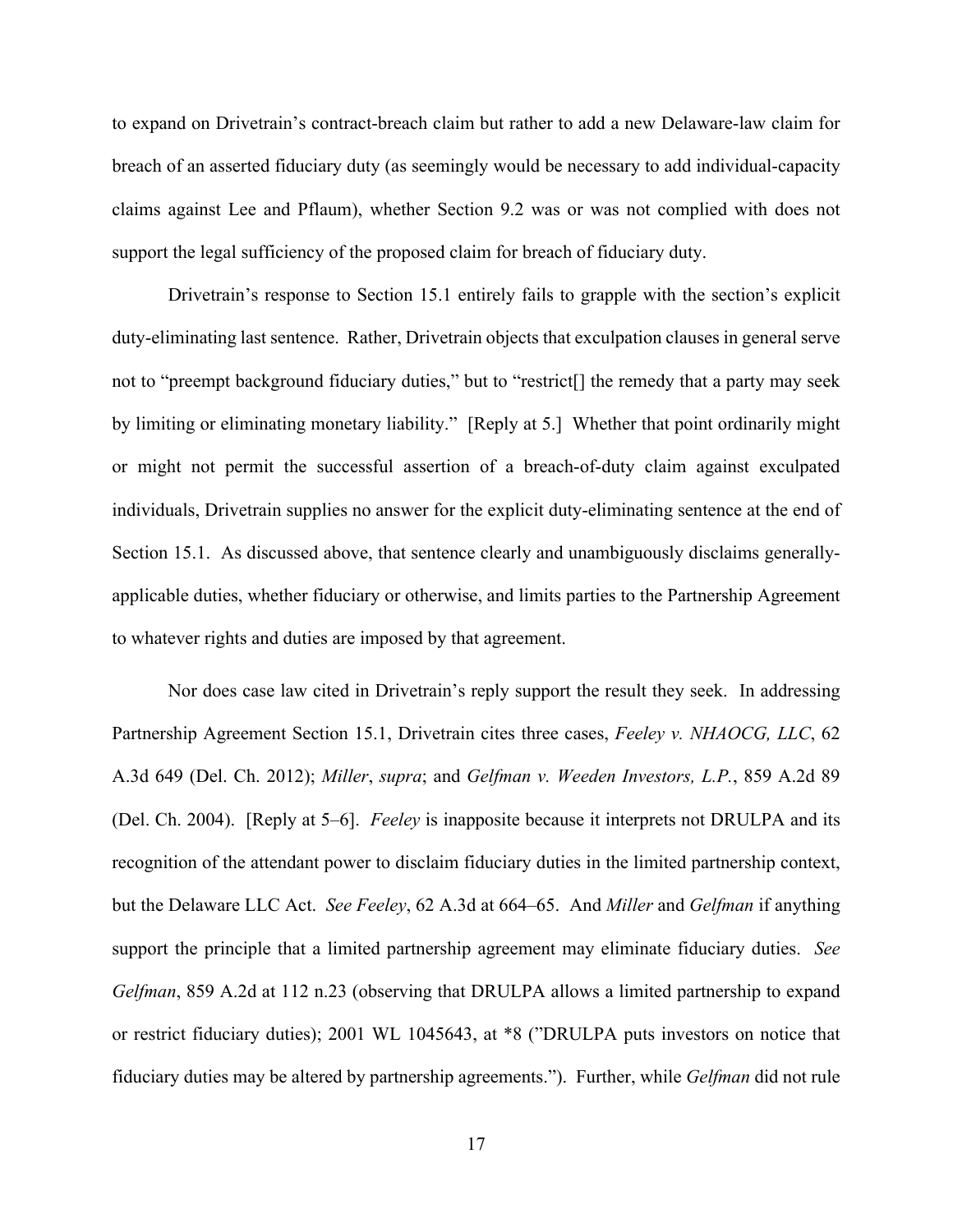out the possibility that claims of bad-faith managerial conduct might not fall within the law authorizing disclaiming of fiduciary duties, *cf.* 859 A.2d at 112, the Second Amended Complaint does not purport to assert such a claim, and instead raises only a claim for breach of fiduciary duty, *cf. Lonergan*, 5 A.3d at 1017 ("The implied covenant [of good faith and fair dealing] is not a substitute for fiduciary duty analysis"). The Partnership Agreement is also distinguishable from the agreement at issue in *Miller* because the Partnership Agreement in question here expressly says that each Exculpated Party's duties shall be "eliminated and replaced" with those set forth in the Agreement. Thus, unlike in *Miller*, Defendants do not ask the Court to supplant fiduciary duties by implication. 2001 WL 1045643, at \*8; *see also Lipman v. GPB Cap. Holdings, LLC*, No. 2020- 54, 2020 WL 6778781, at \*7 (Del. Ch. Nov. 18, 2020) ("They thus arrive at a much more expansive limitation on liability. But that is not what the provision says."). In the face of this express contractual override of fiduciary duties, Drivetrain fails to state a viable claim for breach of fiduciary duty.

Defendants raise other arguments, notably including a time-bar theory that would require assessment of the relation back doctrine, and an undue delay defense based on Drivetrain's not having raised fiduciary duty claims until six years after the underlying conduct and nearly three years after it commenced this adversary proceeding. Drivetrain responds that it learned of the lack of LP Advisory Committee approval only early this year in the course of discovery. The Court need not and does not resolve these arguments in light of its futility-based denial of the Motion.

#### **CONCLUSION**

 For the foregoing reasons, the Court denies the Motion. Plaintiff shall submit a proposed order in a form acceptable to Drivetrain's counsel, or, if consent is not forthcoming, shall settle an order on five business days' notice by filing a notice of the proposed order on the Case